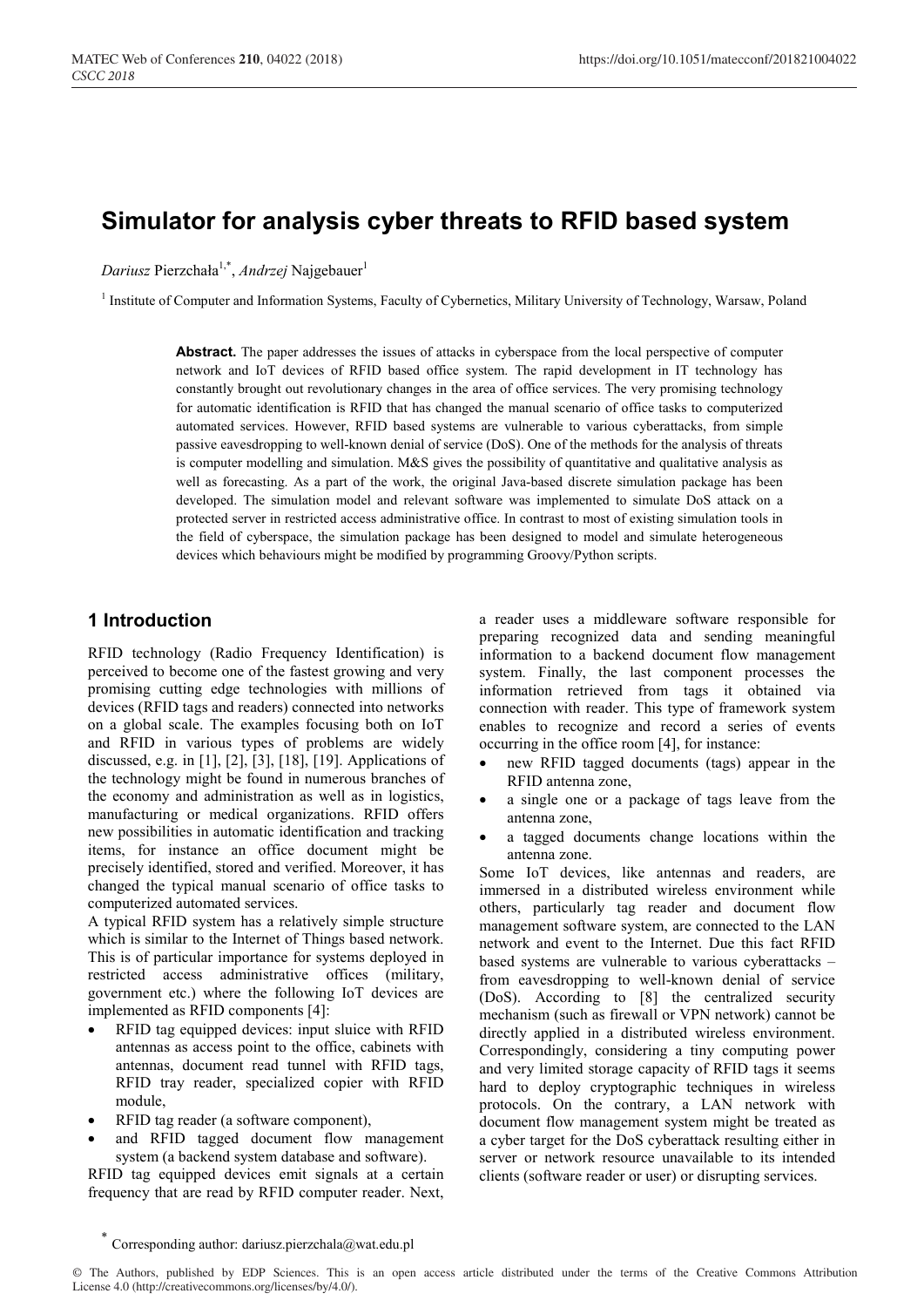Well-known and widely admitted method for threats' analysis is computer modelling and simulation which offers the possibilities for quantitative and qualitative analysis as well as forecasting. The main goal of the presented work is the original Java-based discrete simulation package applied to implement the simulation model of DoS attack on a server in restricted access administrative office. In contrast to most of existing simulation tools in the field of cyberspace, the simulation package has been designed to model and simulate heterogeneous IoT devices which behaviours or activities might be easily modified by programming Groovy/Python scripts even after building a closed ready-to-use simulator. It is the technical novelty and advantages of the work we have been conducted in the field of computer modelling and simulation.

# **2 Analysis of threats in cyberspace**

The term "cyberspace" exists in the present world in many semantic dimensions [16]. The understanding of the word is varied for IT engineers, sociologists, politicians, typical Internet users, etc. Let cyberspace be defined as a digital space based on computer networks, where users can collect, process and exchange information. It consists of networks, which are components of the global Internet. What is important cyberspace contains information systems and services for home, business, critical infrastructure. The strong relations between modern work techniques and the hardware/software infrastructure of cyberspace makes the issues of security, reliability and effectiveness of computer networks particularly important. It is becoming more difficult because of the fast growing of IoT domain - according to Ericsson's Mobility Report the number of new Internet of Things devices in Europe is expected to grow by 400% between 2015 and 2021 (mainly due to smart meters and cars connected to the Internet).

The growing need for software tools to analyse, design, build in a proper way network systems and improve existing ones is confirmed by the systematically revealed information about effective attacks in cyberspace as well as about hundreds of incidents recorded by national CERTs (Community Emergency Response Team).

Most attacks are aimed at stealing information, fraud or disrupting the efficient functioning of institutions. Common threats are: virus and worm, Trojan horse, spyware, adware, rootkit, dialler, hoax, axploit, spamming, phishing, sniffing, backdoor or finally flooding and DoS. In the RFID area there are attacks resulting in blocking communication: Block tag reader (Shield tag- Faraday cage around reader or tag, Blocker reader, Blocker tag), Block reader backend (DoS in network) [17]. According to numerous studies, the latter one is particularly burdensome due to their easiness of execution and relatively serious consequences. The basic scheme is to overload (flood) the server by sending a huge number of false packages, each with an attempt to establish a connection. This overloads both the network connections and the servers that handle the requests. If the attack is conducted simultaneously from multiple

sources (computers, IoT devices), we are faced DDoS (Distributed Denial of Service) attack. An effectively attacked computer system allocates memory resources, processors, and network bandwidth until the available resources are exhausted, what results in an interruption or suspension of system services. Hence, the basic strategies of attacks are:

- bandwidth attack: involves the server's network resources to saturate the bandwidth until the server is unavailable to the external users;
- attack on resources: involves the resources of a computer system until the responses to correct queries are blocked;
- attack on software error ("exploit"): exploits a software error until the system is blocked or under control.

With a development of the Internet of Things, the scale of mass attacks of devices connected to the IoT has significantly increased (from mobile to office and typical network infrastructure devices). The high vulnerability of these relatively unsecured devices makes them easy targets for cybercriminals. Various studies, such as Trend Micro, report this fact. Then the attacked IoT devices become remote sources of subsequent DDoS attacks. Thus the amplification degree of a DDoS attack may range from hundreds to even thousands. Today, almost every device with a CPU and a network interface is a potential, inexpensive and common tool for a DoS attack. Attack technologies can be built, acquired for free or purchased - for example, Low Orbit Ion Cannon (LOIC), a software package for DoS attacks (if multiple attackers then DDoS) to overload the attacked server with a large number of TCP/UDP packets or HTTP protocol requests. At this point, we draw particular attention to the HTTP protocol, which is most commonly used for communication between a tag reader and a backend software system. This is a critical channel of attack that can be used by attackers in the network.

The strength of DDoS attacks is huge - the attack on "KrebsOnSecurity.com" in 2016 generated 620 Gb/s of traffic. Another attack on dynamic DNS servers was reported to have a force of 1.2 Tbps and resulted in temporary blocking of access to Twitter and Spotify.

A DoS/DDoS attack can affect any network user, so it is worth and even necessary to take preventive measures to minimize the losses after its occurrence. What are the effective methods to protect against DDoS? Unfortunately, successful defence against DDoS attacks at the network level is very difficult. Preventive monitoring of infrastructure efficiency, analysis of anomalies in network traffic, use of redundant infrastructure with easy switching and DDoS traffic isolation techniques (e.g. filters in firewall devices) are commonly recommended. Properly prepared firewall rules can filter out most of the traffic generated by an attack using tools similar to the LOIC package. Contemporary firewalls enable very complex security algorithms to be implemented together with integration with IDS (Intrusion Detection System) or IPS (Intrusion Prevention System) systems, i.e. systems to detect and block attacks in a real time. In the case of RFID based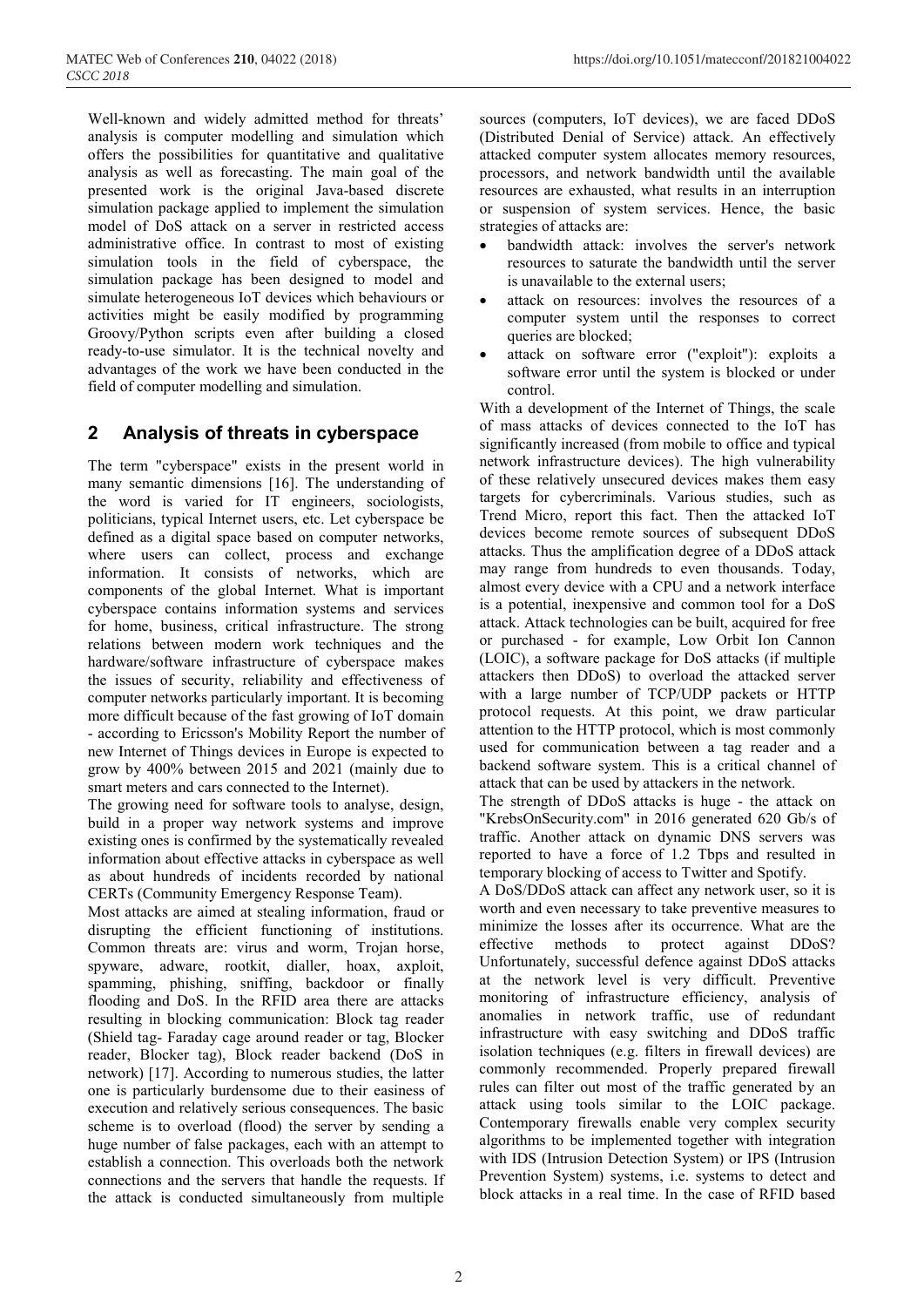devices and systems, a number of methods have been developed – it should be mentioned according to [9], [10]: protocols utilizing hash functions, authentication using matrix multiplication or pseudorandom number generators and cyclic redundancy check, ultra light mutual authentication protocols (UMAP) e.g. the Gossamer protocol.

Any preventive action (its type and scope) should be supported by both informal heuristics and accurate analytical methods or simulation estimates. Similarly to the typical monitoring, in an analysis and modelling should be carried out as a minimum:

- the volume of incoming and outgoing traffic;
- parameters of servers and network interfaces;
- CPU and network load, number of media operations, and storage capacity.

The idea of the presented research is to use methods for modelling and simulation, as security systems should be studied and prepared comprehensively: both for large scale attacks (many easy to identify queries in the network layer), as well as for smaller ones but more sophisticated (fewer queries in the application layer, but significantly more difficult to distinguish from typical traffic). This is achieved by scenario analysis, in which we examine the modelled system for a number of hypothetical situations, including irregular conditions. Simulation experiments involving pseudo-random generators help to discover "bottlenecks" in the network and security infrastructure, which are of the highest importance for the DDoS attacks being considered.

## **3 Discrete simulation software package**

Global trends in operational research indicate that computer simulation is one of the most common approaches to modelling cyberspace at the device, protocol, service and user levels. It increases the possibilities for quantitative and qualitative analysis and forecasting. It is a recognised alternative to experimenting with a real system or its physical prototype and to mathematical analysis. It replaces informal methods of reasoning based on experience and intuition. As a result of the development of computer systems, simulation has undergone the evolution of technologies and algorithms similar to typical IT systems: from a sequential simulation experiment performed on a stand-alone machine, through parallel, networked to distributed in virtual resources (so-called cloud computing). However, dedicated computer simulators, adequate but at the same time universal and open to modification, are essential for successful simulation. In our work, we emphasize these two features:

- openness to defining new algorithms for behaviours /activities of objects;
- universality, i.e. the ability to adapt to various types of problems and levels of modelling.

We will define computer simulation as a quantitative and qualitative method of modelling in a formal language and then implementing in a computer program the features of systems (structural and behavioural) in order to experiment with the model and then study occurring processes during the simulation time [10]. The beginning of computer simulation was the development of network models (Carl Adam Petri) and methods of system dynamics analysis (Jay W. Forrester) and then the languages and methods of continuous and discreet simulation: differential: (Lockheed - Digital Differential Analyzer Simulator DIDAS9), events (Harry Markowitz, Bernard Hausner - SIMSCRIPT), process interactions (Ole-Johan Dahl and Kristen Nygaard - Algol Simula67, Knuth and McNeley - Algol SOL), selective activity (John Buxton and John Laski - Fortran CSL) and 3 phases (Keith Douglas Tocker - General Simulation Program GSP). The milestone was the language of Simula67 which, through its concept of class and object, moved away from the structural approach commonly used at the time and becoming the protoplast of objectivity. The response to the growing simulation demand are packages extending general purpose languages (e.g. C#, Java) with simulation services (dynamic calculation of state variables values, time control, generation of random numbers, dispersion of processes in the network). Thanks to these techniques, any evolution in language also implies new possibilities in simulation applications. Simulation experiments are carried out not only on individual computer stations, not only in local networks and grids, but also in services provided from cloud computing. In the case of the Java language, the following possibilities were used in the presented research: advanced collections of objects, functional interfaces and Lambda expressions, integration through open scripts with Groovy and Python languages.

The most popular and universal type of simulation is still being constructive simulation which is based on formal models of objects and their implementation in computer programs. The original Java-based discrete simulation software package (named DisSim) has been developed in order to facilitate creating constructive simulation software – both discrete and quasi-continuous as well as hybrid. DisSim is an object paradigm based package. The basic entity is an object '*o*' with its attributes:

- *O*= { $o=$  <*id*,  $c$ >},  $c ∈ C^O$ ,  $id ∈ N a$  set of simulated objects of '*c'* class that are identified by an '*id'* with a unique value;
- $C^O$  a non-empty set of classes of modelled objects;
- $A_c$  a non-empty set of attributes specified for the  $c \in C^O$  object class;
- $V_a^c$  a set of acceptable values of the  $a \in A_c$  attribute of the  $c \in C^O$  objects class.

The  $C^O$  and  $A_c$  sets contain the numbers of modelled object classes and their attributes. At any time '*t*' of the simulation time each measurable feature of the system is represented by an ordered quadruple: *<o, a, v, t>*. The state of the modelled system *S(t)* will be the vector created by all attributes of all objects at the simulation time '*t*'. In the simulation  $v \in V_a^c$  values of  $a \in A_c$ attributes are determined as a result of the user-defined state change function. The concept of simulation time *t*∈*T* is essential for a system model - it is a non-negative and non-decreasing real variable  $t \in R^+ \cup \{0\}$ . For the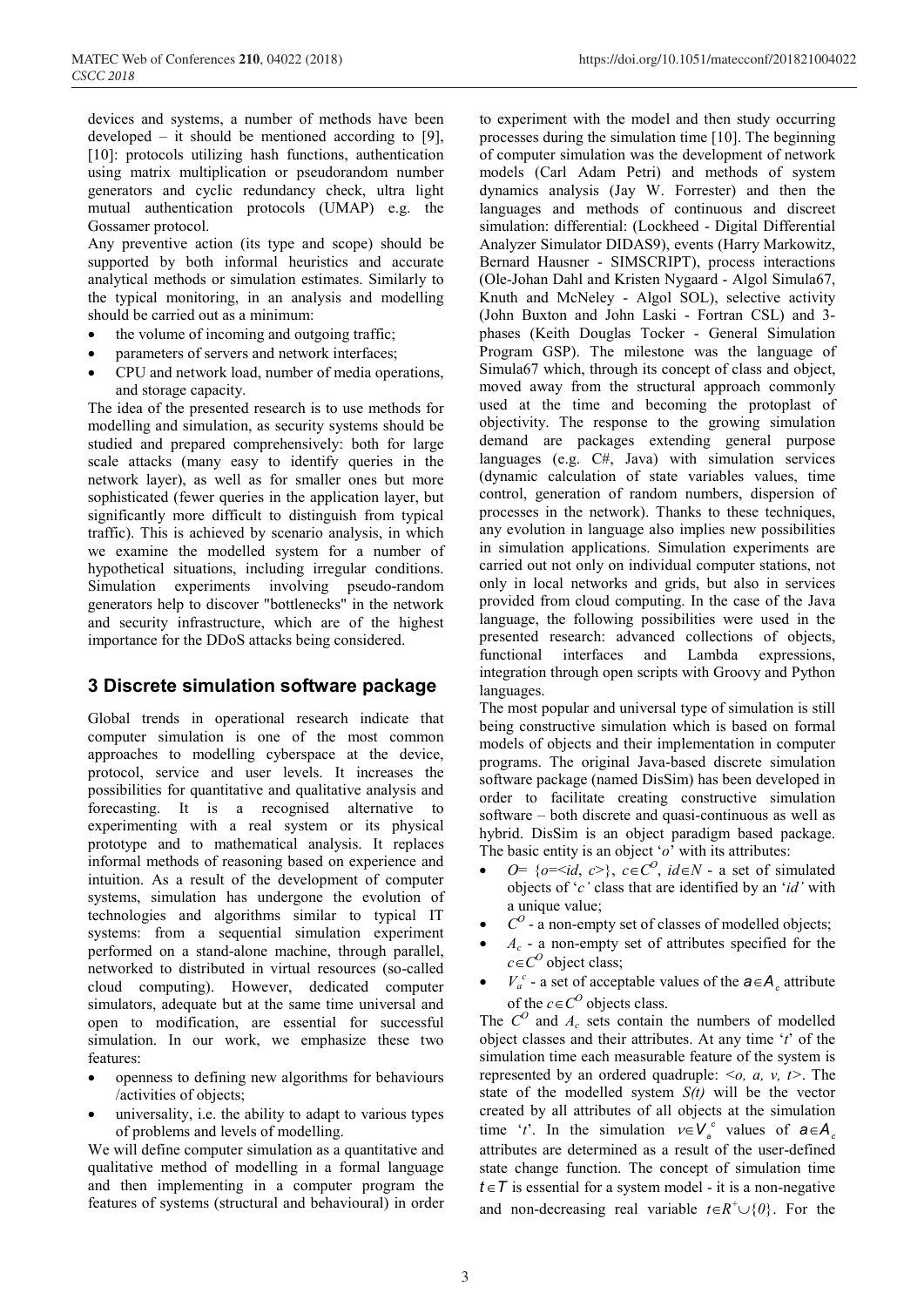defined simulation moments  $t_i$ ,  $t_j$ ,  $t_k$ , for *T* as a collection of the moments when a system state changes there are applicable the following conditions:

- for a quasi-continuous passage of time: *T* is a subset of points in a certain range of non-negative real numbers such that  $(\forall t_i, t_k) (\exists t_i)(t_i < t_i < t_k)$  – for any two moments there is a moment between them;
- for a discrete passage of time:  $T$  is a countable subset such that  $(\exists t_i, t_i)$   $(\neg \exists t_i)$   $(t_i < t_i < t_k)$  – there are two

such moments that there is no time between them. Consequently, along with the assumptions for each object there are defined: the state vector with attributes and either the events or periodically executed equations that change the values of attributes (and finally a state of the system). The term event '*e*' from a finite set of events '*E*' is understood as the algorithmic change in object's state which is scheduled for a specific simulation moment  $t \in T$ :  $f_e^S : T \times S \to S$  and  $S(t) = S$ for  $t \in [t_i, t_{i+1})$ . On the other side we have the Runge-Kutta numerical algorithm for the differential equations calculated upon the rule "*Future state = Present state + change after time step*". A sequence of chronologically (in a sense of simulation time) ordered change in state is the process of simulation. In general, it may be perceived as a multi-dimensional stochastic process where the individual elements of a state vector describe the various parameters of the system at the time '*t*'.

The current simulation time is calculated either with the time stamp of the first event from the event calendar:

 $t^* = \min\left(t : e_i = \left\langle t, f_e^s \right\rangle, i = 1..2^{E \times T} \right)$  or incrementally by a constant time step:  $t^* = t^{i+1} = t^i + \Delta t$ .

The result of an implementation in Java of the above model are the classes of DisSim package. The main classes of the package are presented in a simplified class diagram (Fig. 1). Every  $o \in O$  simulation object of the *c*∈*CO* class inherits from the abstract *BasicSimEntity* class. Its  $A_c$  attributes store the values of the state vector. Each event  $e = \lt t$ ,  $f_e^S$  is a state change created in objects inherited from the generic *BasicSimStateChange* class. An event is the result of a  $f_e^S$  state change function implemented as the *transition()* method of the *BasicSimStateChange* class. The event class attributes include: scheduled execution time and priority of the status change (*runSimTime*, *priority*) and an optional time step (*repetitionPeriod*) for either a discrete with a fixed step or a quasi- continuous simulation. For the latter type of simulation a special repeatable event class *RKEvent* is dedicated. After each time step (stored in *repetitionPeriod*), the values of equations describing the system state are determined in the method *transition()*. The exact form of the equations has to be determined in *Function<RKFunctionParameters, List<Double>>* by the DisSim user. The *Function* is a realization of Java functional interface thus an user is expected to implement lambda expressions and method references. Moreover, DisSim is having classes responsible for message transmission via event bus, dynamic configuration of objects and open plug-in architecture. Additionally, as we indicate in previous section, an interpreter classes for Groovy/Python scripts have been implemented. The integration between DisSim classes and Groovy scripts has been achieved on the base of *GroovyScriptEngine* and specialized methods to load scripts (*GroovyScriptEngine(loadScriptByName(name)*), and subsequently execute scripts' code with parameters (*getDeclaredMethod(method).invoke(scriptRef, args)*).



**Fig. 1.** Simplified class diagram of DisSim package.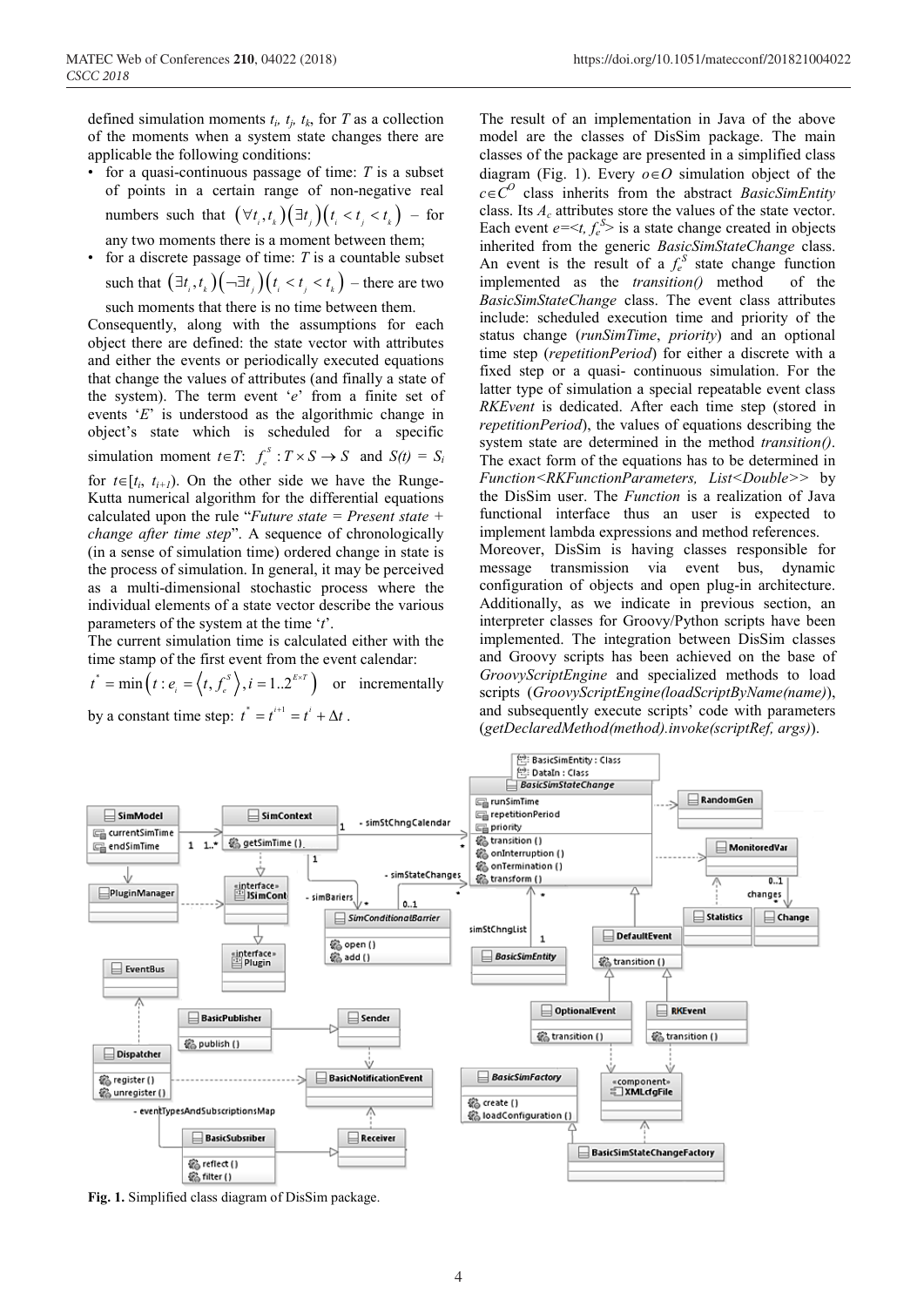For each object instance of *BasicSimStateChange* class new algorithm of the method *transition()* might be defined in a separated Groovy script file. Finally, codes from scripts will be loaded into the scripts' map in DisSim and launched by an interpreter during an execution of the *transition()*methods inside objects inherited from *BasicSimStateChange* and defined by the DisSim user.

A comparable solution has been defined and designed for scripts stored in Python-compliant files.

# **4 Software tool for modelling and simulation DoS threats**

The popularity of constructive simulation as a tool in modelling and evaluating the security and performance of computers networks (including Internet of Things, RFID, Wireless Sensor Networks, LAN networks) has increased significantly in recent years. Ready-to-use simulators allow researchers to verify new ideas in a virtual environment without the need to use any hardware. There are several dozen of currently available simulators [4], [5], [6], [7], [12]. In the vast majority cases the simulators focus on wireless communication aspects and resources management and are restricted to hardware platforms. Following [11] they can be divided into the following groups:

- emulators they emulate a sensor hardware or programs and usually are platform specific;
- topology control the simulators allow to model network topology using algorithms and protocols;
- wireless environment and medium simulators those platforms focus on simulating wireless communication and hardware configuration like antenna type, signal strength etc.;
- network and application level simulators they are designed to simulate sensor network and mainly to test routing algorithms;
- cross level simulators this category represents tools able to simulate devices and network at various levels of abstraction: routing algorithms, energy and resource consumption and simple applications.

The last group contains the most all-purpose tools – some representative are as follows: COOJA [13], J-Sim and Sensor Network Package [14], CupCarbon [15].

The other group is made up of simulators which base upon COTS software (Commercial Off-The-Shelf Software), like NS2 or OMNET++. Those are not WSN or IoT specific solutions, however they are mature products with great ability to simulate wireless communication and corresponding issues. Some of them have the open-source status and are supported by researcher community. Table 1 presents a list of selected software simulators from the point of view of their purpose and modelled reality.

The advantages of the Optimized Network Engineering Tool (OPNET) and the open source package OMNeT++ should be highlighted. Both packages implement a discrete model (in sense of time) and have many components ready-to-model the network. Despite such a rich set of functions, they are not complete from

the point of view of IoT networks and RFID systems. In addition, modular architecture, configurability, and a wide range of device and protocol components are "costly". These packages require computers with substantial computing and storage resources. Therefore, the counterbalance to the " heavy-weight " packages are "light-weight" solutions, which are built from the scratch and customized to the needs of the end users. The other key feature to implement was the ability to change devices behaviour and activities without changing any compiled line of code, even during running simulation process. We propose the way to do that based upon Groovy/Python scripts and DisSim classes to serve them. These highlighted reasons prevailed for the decision to use the original DisSim package in order to implement simulation models specified for both the IoT and RFID domain problems.

**Table 1.** Software simulators comparison.

| <b>Name</b>   | <b>Purpose</b>                                                                                                                                | <b>Modelling scope</b>                                                      |
|---------------|-----------------------------------------------------------------------------------------------------------------------------------------------|-----------------------------------------------------------------------------|
| <b>OPNET</b>  | Service queuing -<br>LIFO, FIFO; priority<br>queues, round-robin                                                                              | IP, TCP, Ethernet,<br>802.11, FDDI,<br>ATM, support for<br>wireless network |
| NetSim        | Relative station<br>positions in the<br>network, realistic<br>signal propagation<br>modelling, collision<br>handling and detection<br>process | TCP/IP, Ethernet,<br>WLAN, ATM                                              |
| OualNet       | Evaluation of the<br>various protocols                                                                                                        | LAN, WAN,<br>wireless network                                               |
| $OMNeT++$     | Delays, jitter, packet<br>losses                                                                                                              | wireless network                                                            |
| $Ns-2$        | Overloading, queuing<br>and routing<br>algorithms,<br>multicasting                                                                            | TCP/IP in LAN and<br>wireless network                                       |
| GloMoSim      | Evaluation of various<br>wireless network<br>protocols, MAC<br>protocols                                                                      | wireless network                                                            |
| <b>GTNetS</b> | Package tracking,<br>queuing methods,<br>statistical methods,<br>random number<br>generators                                                  | Point-To-Point,<br>Ethernet                                                 |
| Shunra VE     | Delays, jitter, packet<br>loss, bandwidth<br>restrictions                                                                                     | TCP, WAN, Point-<br>to-Point.                                               |

The key architectural objective of the presented software tool for modelling and simulation DoS threats to RFID based office system was easiness of its reconfiguration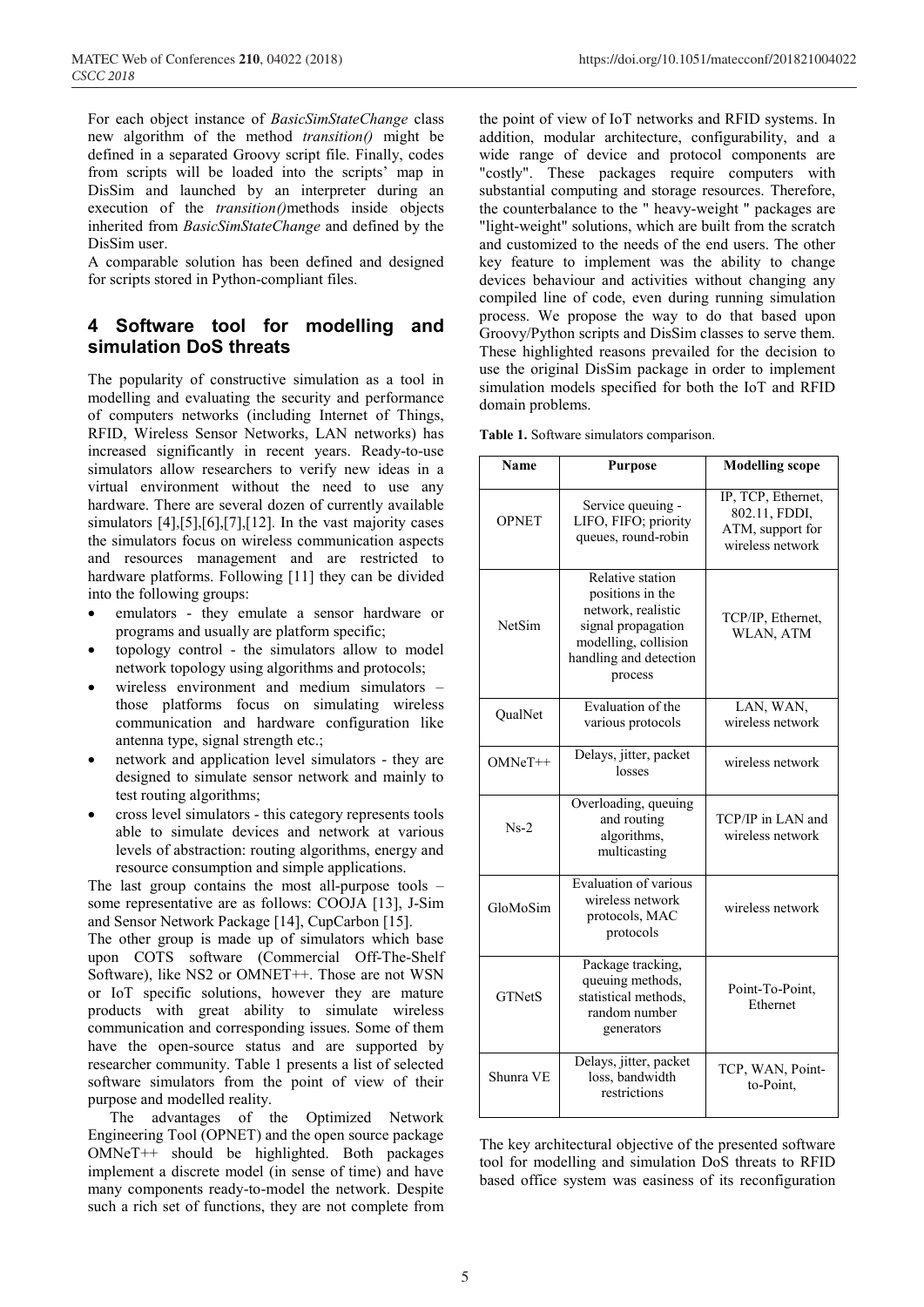and further development. Figure 2 shows its overall architecture.



**Fig. 2.** Simulator architecture overview.

There are four main internal packages inside the software we have developed:

- model the main framework for whole simulator;
- $s$ imulation it contains classes which are a software implementation of a mathematical models of the modelled devices (structural and behavioural);
- $view it$  contain classes with operations which are not time-depended (within the meaning of simulation time), like adding/removing icons to/from the editor area;
- dissim Java based simulation package with features we described earlier.

The DisSim subpackages of classes are designed for:

- the package *simcore* the classes for controlling the whole experiment: passage of simulation time, events ordering and changes of state (both discrete and quasi-continuous);
- the package *broker* a message bus supporting messages exchange between simulation objects (two modes: publisher-subscriber and notifier-observer);
- the package *random* a (pseudo)random number generator with a broad range of methods responsible for different probability distributions (including template for user defined empirical distribution function):
- the package *monitors* monitoring, collecting and statistical analysis, both in the interior *Statistics* class and in *R* statistical package (very popular software environment for statistical computing and graphics) via dedicated interface.

Each modelled object should be a specialization of the abstract class *BasicSimEntity*. The state changes (in events or after each fixed-time-step) are designed along with simulation objects on the basis of the generic class *BasicSimStateChange*. The class *SimManager* is responsible for controlling simulation experiment, e.g.: start/stop/pause an experiment as well as the passage of time (as-soon-as-possible, astronomical and scalable).

The classes from *view/components* package are dedicated to controlling user interface (GUI is implemented using JavaFX and Swing framework).

According to the architectural assumptions, the user interface is loosely connected with a simulation layer, thus it is possible to run experiment without GUI (by using event bus) or even to replace GUI without the need of re-implementing the existing model and simulation classes. Figure 3 shows selected components of the GUI level.



**Fig. 3.** Selected GUI components.

Form point of view of the IoT-RFID domain, the most important implemented layer of classes is package *simulation*. It contains models of heterogeneous devices what is the crucial part in building IoT-RFID applications. Each modelled component is independently constructed by a dedicated factory whose member is the script interpreter. By changing the script's contents it becomes possible to alter device's behaviour without changing programme code. The package *simulation* forms some kind of library the content of which is successively developed (new models of devices, new behaviour algorithms).

# **4 Example of DoS attack experiment**

To present "in action" the developed simulation software, an experiment regarding DoS attack was carried out. Similarly to [15] we considered a "denial of service" attack case in order to simultaneously simulate hybrid model composed of bandwidth exhaustion, filtering and memory depletion sub-models. The main target of the "denial of service" attack is RFID office system is order to ultimately reduce or finally block legitimate RFID devices (RFIDDevs) from accessing services of RFID tagged document flow management system (RFIDSys). The RFIDSys is a common server for several office rooms equipped with RFID devices and RFID tag readers. We assume that in the offices there is a very intensive work with a large number of tagged documents, which is reflected in a large number of requests per unit of time. The bilateral communication between RFIDSys and readers is realized using open HTTP protocol. That fact makes the system vulnerable and open to DoS attack. In real situation, the attack usually involves different methods thus only a combined simulation model (with a variety of types of DoS attacks) is the most relevant. The other fact, that should be reflected in the simulation model, is that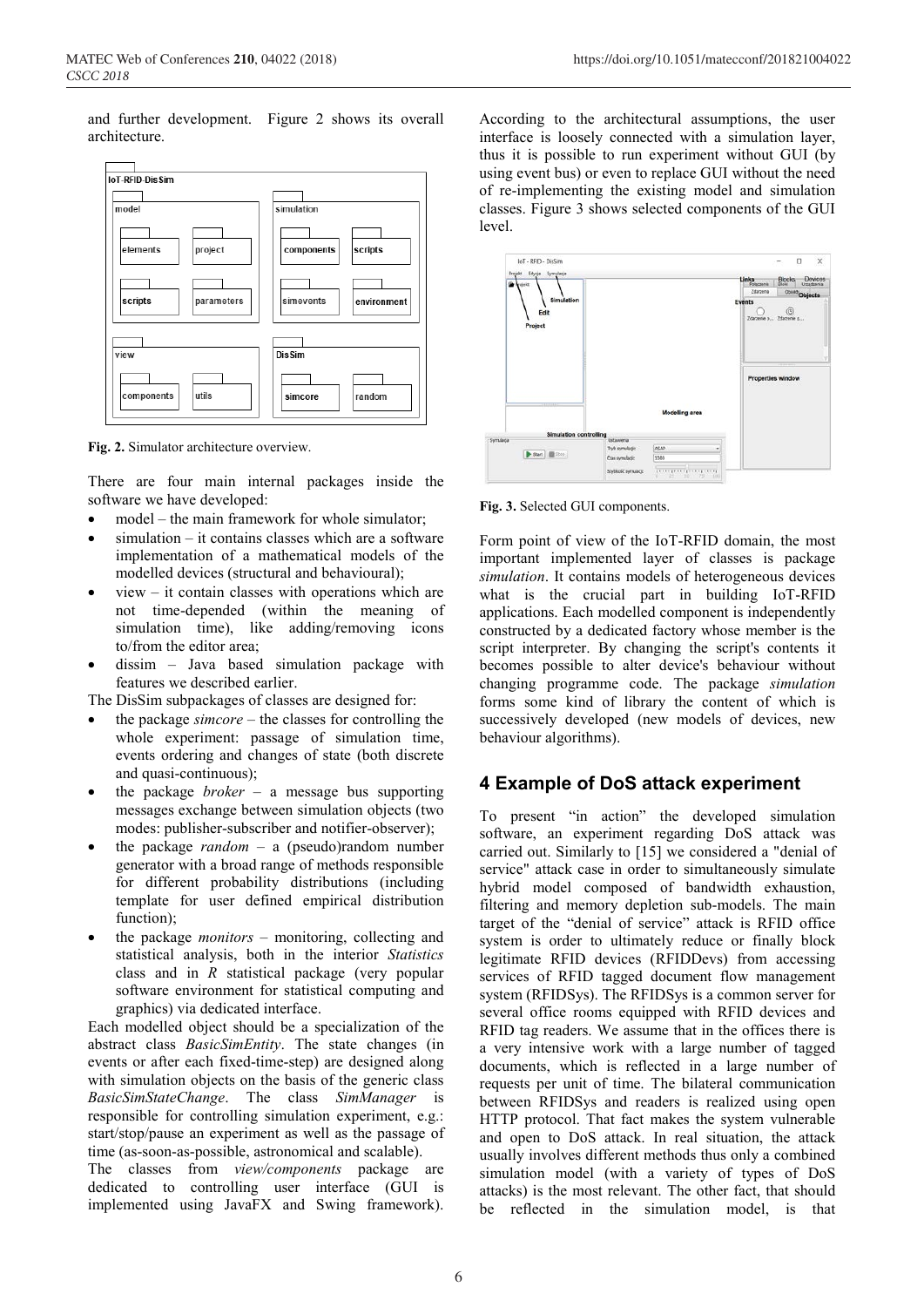contemporary servers are secured by filters in firewall devices with many isolation techniques.

For the purpose of the simulation model, we will define the following assumptions regarding the computer network and the server supporting the office RFID system (RFIDSys). Like in [15], the Queueing system theory will be adapted. Proper requests are sent from the environment to the channel according to Poisson stream with intensity "lambdaProperReq". Similarly, requests of attack arrive according to Poisson stream but with "lambdaAttackReq" intensity. The time of request's transmission in the empty transmission channel will be a random variable with exponential distribution (the parameter "lambdaProperT" for a proper request and "lambdaAttackT" for an attack one). The transmission channel supports no more than K request at the same time and rejects subsequent requests when K is already reached. After transmission, the requests are filtered by a firewall filter and the filtering result is random. We define the probability of filtering (rejecting) the proper request by "pProper" and for reporting an attack by "pAttack". The firewall processing time is insignificant for the model. Proper requests that have been rejected in the transmission channel or firewall filter may be resubmitted only by selected RFIDDevs (with probability of re-submission "pResubmission)". For each request arriving at the multi-server (with M stations) one station is reserved for the time of its operation. Request handling times are independent random variables with exponential distribution (for proper requests with "miProperServ" and "miAttackServ" for attack one). The server handles the requests with processor time sharing according to the round-robin scheduling rule (with parameter "dtRR").

The main part of the implementation with the use of IoT-RFID-DisSim package of a defined model has the form of classes with methods and corresponding scripts. An example of small code portion taken from submission event of the RFID reader class might look like at the Figure 4.

```
if (isProper){
timeToNextReq = parent.getGenerator().
 poisson(lambdaProperReq);
serviceTime = parent.getGenerator().
 exponential(miProperServ);
parent.getChannel().insertIntoChannel(new
  Request(simTime(), isProper, serviceTime));
setRepetitonPeriod(timeToNextReq);
```
#### **Fig. 4.** Sample code.

For set values of model parameters:

- $K=20$ ;  $M=50$ ; pResubmission=0.4; dtRR=0.05;
- lambdaProperReq=0.4 [s]; lambdaAttackReq=0.6  $[s]$ :
- $lambda$ ProperT=0.3 [s];  $lambdaAttackT=0.1$  [s];
- $p$ Proper=0.02 [s]; pAttack=0.8 [s];
- miProperServ=0.2 [s]; miAttackServ=2 [s];

and a simulation time of 600 [s], selected estimates in one experiment are as follows (Table 2).

**Table 2.** Selected estimates in the experiment.

|                                                                        | No attack on<br><b>RFIDSys</b> | DoS attack on<br><b>RFIDS<sub>vs</sub></b> |
|------------------------------------------------------------------------|--------------------------------|--------------------------------------------|
| Average value<br>of<br>service waiting time<br>for correct request [s] | 0.8                            | 10.6                                       |
| Number of processed<br>proper requests during<br>the experiment        | 1405                           | 400                                        |
| Number of processed<br>attack requests during<br>the experiment        | Not relevant                   | 225                                        |
| Number of rejected<br>proper requests during<br>the experiment         | 36                             | 832                                        |
| Number of rejected<br>attack requests during<br>the experiment         | Not relevant                   | 6070                                       |

The experiment shows that performing an attack, even such a short one (10 minutes), leads to significant limitations in server operation. In this case it resulted in more than 3-time reduction in the number of handled proper requests and an about 10-time increase in the waiting time for service. By choosing the values of the simulation parameters it is possible to reflect a number of different working conditions and attack scenarios and finally propose a configuration of the server ensuring the continuity of its operation.

### **5 Conclusions**

In the paper we presented the main concepts which stand behind the software tool for modelling and simulation of DoS attack on the IoT-RFID devices of RFID based office system. This tool is compliant (in a sense of main features) with the broadly available simulators of Internet of Things. However, we focuses on other aspects than the most of the available simulators. We have tried to reflect specificity od RFID based systems and its vulnerability to cyberattacks (in particular denial of service - DoS). The DoS attacks usually involve different methods thus only a combined simulation model (with a variety of types of DoS attacks) is the most relevant. However, the known methods of attack are constantly evolving thus in contrast to most of existing simulation tools our proposition has a capability to modify behaviours or activities by programming Groovy/Python scripts even after building a closed ready-to-use software. It is the technical advantage of the work we have been conducted.

Our further goal is primarily to create a library with rich content of models of devices and behaviour algorithms.

#### ACKNOWLEDGMENT

This work was partially supported by the National Centre for Research and Development in Poland as a part of the project DOBRBIO4/006/13143/2013.